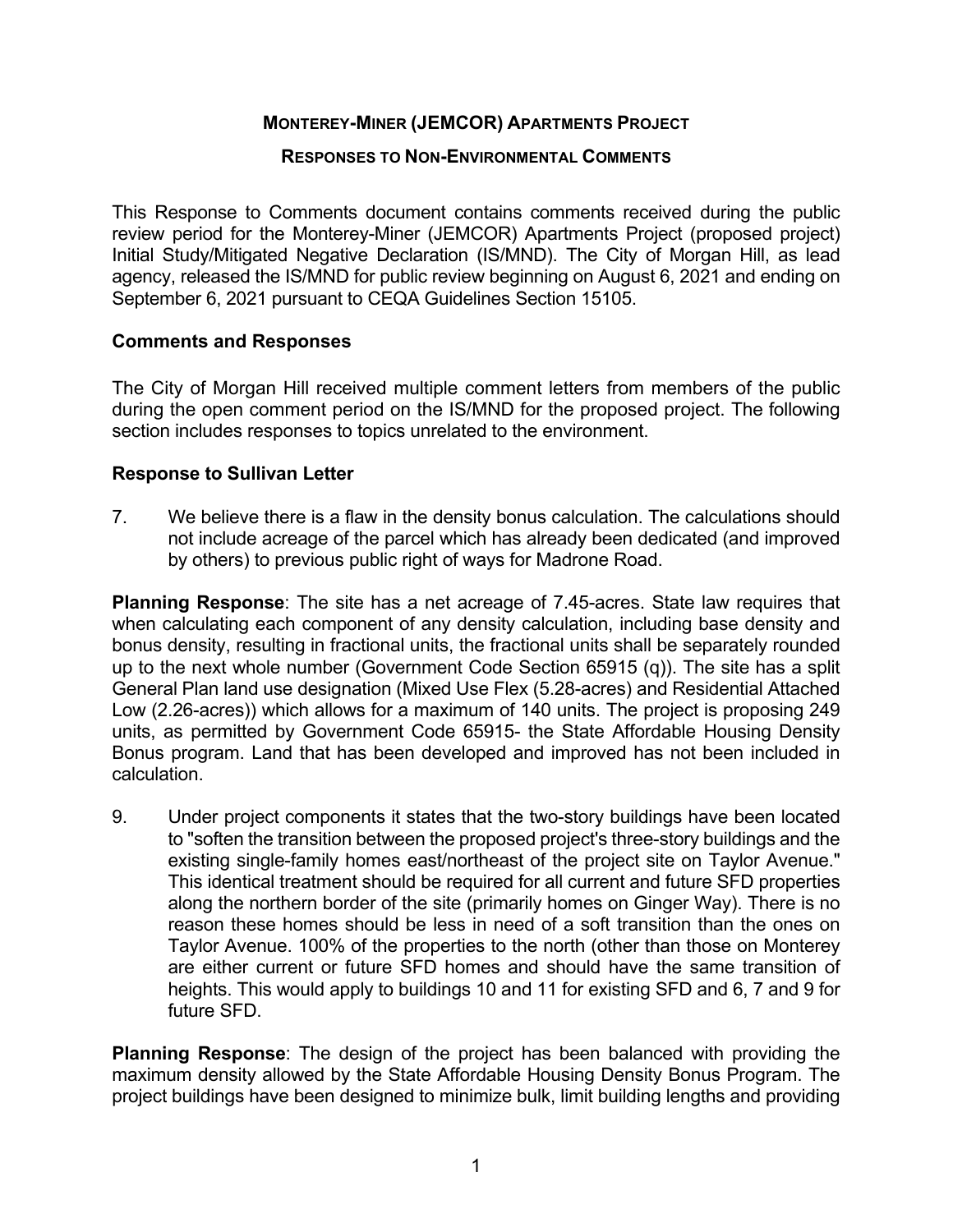features to breakup bulk in accordance with the City's Residential Development Design and Development Standards. The City Design Standards do not require the two-story transition. The developer voluntarily placed two-story structures along Taylor Avenue, while continuing to achieve the desired density for the site.

10. Parking and access. Not only are over half of all required parking stalls proposed to be in tandem configuration which yields lower usage. But a waiver granted reduces the tandem length from 40 feet to 36 feet. The City is under no obligation to approve tandem parking even with the new state laws applied to 100 percent affordable housing.

**Planning Response**: Tandem parking spaces are permitted for all residential land uses per the Morgan Hill Municipal Code Section 18.72.060.D. Government Code Section 65915(d)(2)(D) requires the City to grant four incentives or concessions for projects that are 100 percent affordable for lower income households. The City Council adopted Resolution No. 21-018 on April 21, 2021, granting concessions for the project. One concession granted for the project included a reduction in parking space dimensions, reducing the size of the garage tandem parking spaces to 10 feet by 18 feet.

62. Undergrounding of utilities - Site plans indicate the undergrounding of on-site utilities; project should be responsible to underground utilities along Monterey Road in front of the site as well as in a manner that completes one block of that street frontage to avoid an uneven undergrounding treatment - this requirement has been placed on other projects in Morgan Hill and would not be an unusual burden on this project.

**Engineering Response**: The Preliminary Utility Plan (Sheet DR-07) in the project's Design Review plan set shows the undergrounding of the utilities along the project's Monterey Road frontage. Undergrounding past the project's Monterey Road frontage is not the developer's responsibility. Additional undergrounding may be possible if the developer is willing to partner with the City and if there is available amount in the City's undergrounding fund to reimburse the developer.

65. Tot lots and any other "park" facilities should not count toward the City of Morgan Hill Park fee or park delivery requirements as they are private in nature.

**Engineering Response:** The project will be charged the Park Impact Fees without credits for the project's private tot lot/park facilities.

66. Easements and exceptions referenced in site plan are inadequately explained to provide for any public review of the potential impacts of these recorded documents.

**Engineering Response:** Existing easements shown on the Site Plan are fully described in the property's [Title Report.](https://www.morgan-hill.ca.gov/DocumentCenter/View/39824/Preliminary-Title-Report)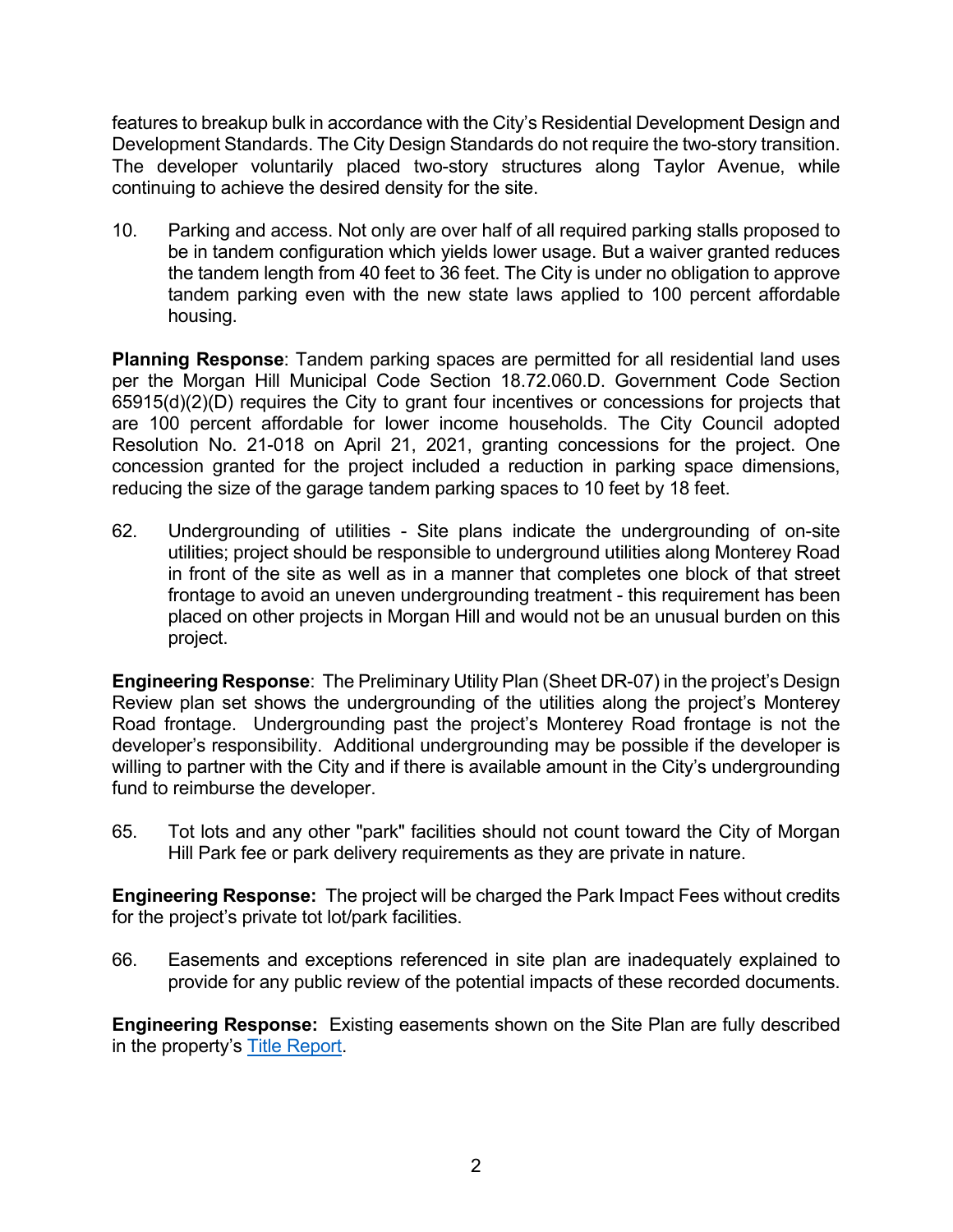67. Inadequate interface analysis was given to adjacent SFD properties. While there is a step back of heights proposed along Taylor Avenue there is none proposed for the SFD properties on Ginger Way in Buildings 7, 9, 10 and 11 in site plan.

**Planning Response**: See response to No. 9.

68. Ginger Way properties are also impacted by inadequate setbacks from surface parking with placing parking stalls within the setback adjacent to the property lines with homes on Ginger Way.

**Planning Response**: The parking for the multi-family project has been designed consistent with the City's Residential Development and Design Development Standards which states that the parking for the project is dispersed throughout the project in smaller segment parking areas, rather than the creation of a large parking lot. Parking is located interior to or at the back of the site where it is not visible to the street. The required setback has been provided.

69. Parking stall lengths, while there was a waiver for interior tandem stall length -did they get waiver on surface parking length?- only proposing 15' deep which seems below standards.

**Planning Response**: The parking stalls meet the City of Morgan Hill code requirements with the inclusion of a two foot overhang into the landscape area as allowed by Section 18.72.070 [\(Parking and Landscaping\)](https://gcc02.safelinks.protection.outlook.com/?url=https%3A%2F%2Flibrary.municode.com%2Fca%2Fmorgan_hill%2Fcodes%2Fcode_of_ordinances%3FnodeId%3DTIT18ZO_DIVIZOCO_CH18.72PALO_18.72.070PALOLA&data=04%7C01%7CGina.Paolini%40morganhill.ca.gov%7C1107049936de459992c808d98a86d532%7Ce11e3e269cf64968a58a8c3e515ebe87%7C0%7C0%7C637693133981853929%7CUnknown%7CTWFpbGZsb3d8eyJWIjoiMC4wLjAwMDAiLCJQIjoiV2luMzIiLCJBTiI6Ik1haWwiLCJXVCI6Mn0%3D%7C1000&sdata=N7GKH5ffknGjoFPZIfXoMEpI1psmOzGwGF070qs%2BA14%3D&reserved=0) of the Morgan Hill Municipal Code.



70. Handicap (HC) parking spaces are inadequately disbursed throughout the project and should be relocated and violate ADA because all HC spaces are in open spaces, and none are provided in covered carports.

**Planning Response**: The project will comply with the 2019 California Codes of Regulations as amended by the Morgan Hill Municipal Code Title 15 and will be verified at Building permit application plan review.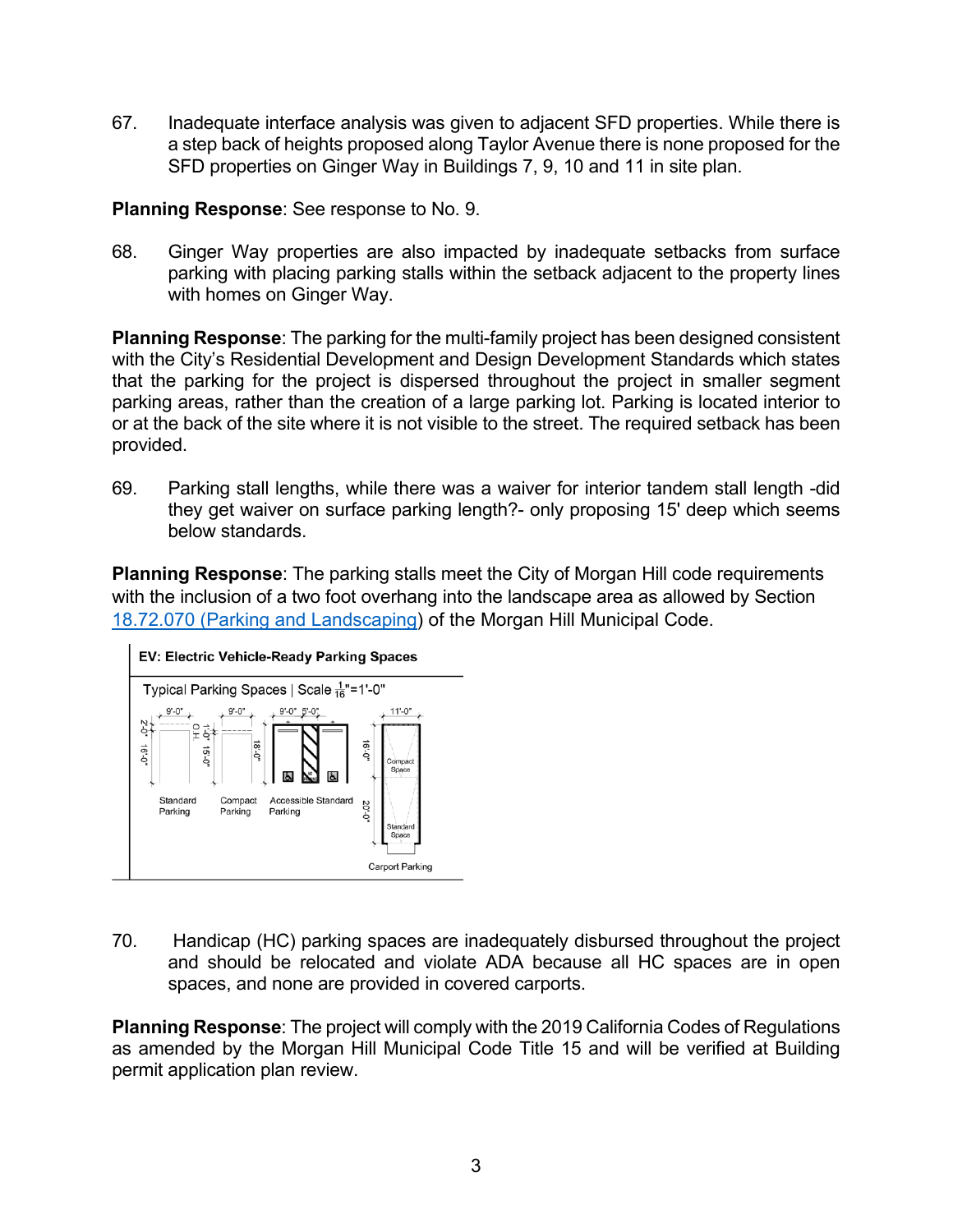71. Page 3 of the SB330 site plan on City's website makes: reference to "City Comment #8 in two locations with no explanation of what that comment is or was hence providing no ability for public to adequately comment on the documents provided. This along with other flaws in the application should lead to a recirculation of documents and a new public comment period.

**Planning Response**: The note No. 8 on the plan set was a response to an incomplete item. The applicant was labeling the 24' driveway dimension (as required by the City) at both the Monterey and Madrone entrances.

72. Proposed EVA to Taylor Avenue should be moved to the south to reduce impacts to adjacent SFD home to the fullest extent possible.

**Planning Response**: The Emergency Vehicle Access (EVA) is to be used to provide access and egress in case of fire or for other emergency services. This is not for general purpose access or circulation.

74. Page 4 of site plans claim that the project includes design elements from three different categories of "Complete Street Design Elements" with no explanation of what they are or what categories are covered.

**Engineering Response:** The project will incorporate design elements from the following three different categories of the "Complete Street Design Elements":

- a. Pedestrian infrastructure: The project will have pedestrian sidewalks, crosswalks, and accessible ramps within the project's private streets. The project will also be improving its Taylor Avenue and Monterey Road frontages with sidewalk.
- b. Traffic Calming Measures: Measures will include narrow travel lanes, reduced curb return radii and decorative paving at all vehicle access points.
- c. Bicycle accommodations: The project will provide bicycle accommodations through the proposed right-of-way dedication along Monterey Road, which will allow a Class II buffered bike lane.

All Complete Street Design Elements are provided in the City's Residential Development Design and Development Standards, No. 53 "Complete Streets". The project has demonstrated compliance on Sheet DR-04 "Compliance Exhibit" and the Development Design and Development Standards Compliance Checklist.

75. Note A5 on page 4 suggests compliance with vision triangles. The location of the triangle shows the triangle including a parking stall or more which is not allowed in the vision triangle. It is also unclear if the site plan complies with a vision triangle at the comer of Madrone and Monterey as none is drawn on the site plan.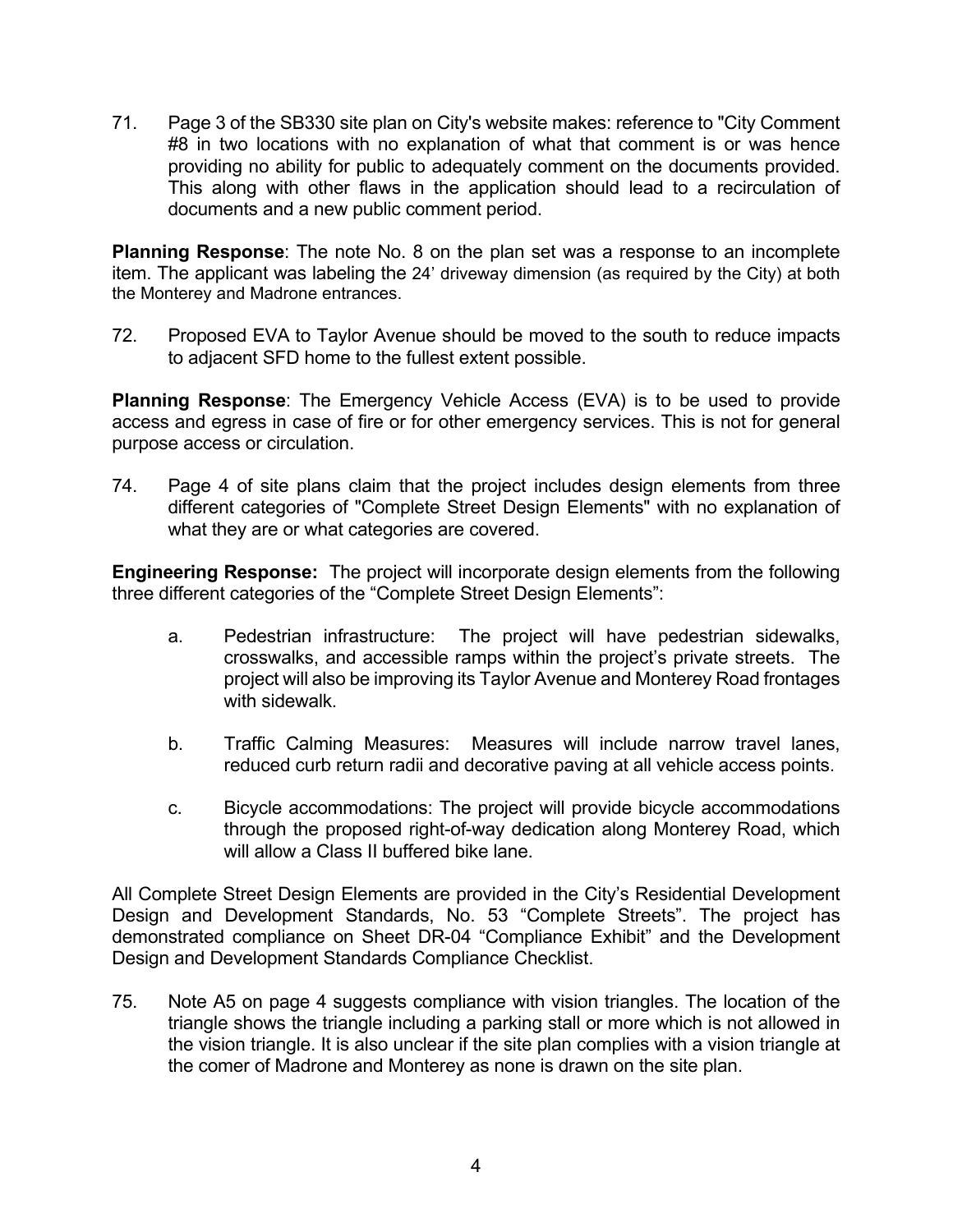**Engineering Response:** The Compliance Exhibit Sheet (Sheet DR-04) of the project's Design Review plan set do not show any parking stalls within the vision triangles at the project's two proposed driveways (one at Monterey Road and the other at Madrone Parkway). The clear vision triangle was checked on the intersecting streets of Monterey Road and Madrone Parkway and the project complies with the clear vision triangle at this intersection.

76. Site plan inaccurately states that the project complies the MH parking requirements. While the project may have received a waiver under new state laws it is misleading to the public to state that it complies, and this page should be revised appropriately and recirculated prior to any public hearings. This identical comment applies to all areas where the project received waivers or exceptions to MH codes under state laws but now suggests on their plans that they are in compliance with MH codes.

**Planning Response**: The City has provided a detailed project page and environmental page on the City website. In particular, both pages state "Density Bonus law provides for increased density of projects depending on the number and affordability level of housing units. As with all projects that process under Density Bonus laws, concessions and waivers to code requirements are included as part of a project entitlement. These projects are 100% affordable and are entitled to the maximum number of concessions available. Under state law, the City has extremely limited authority to require changes to development standards or design elements - this includes height and parking." A detailed letter regarding the project has been provided on the City website with concession and waiver details. Government Code section 65589.5(j)(3) provides that the receipt of a density bonus does not constitute a valid basis on which to find a proposed housing development project is inconsistent, not in compliance, or not in conformity, with an applicable plan, program, policy, ordinance, standard, requirement, or other similar provision specified in this subdivision.

77. It is unclear if the project complies with the minimum EV parking spaces required under MH and state codes. Also, the EV stations proposed are too concentrated in the SW comer of the project and should be disbursed to have at least one EV stall in each of the drive aisles including aisles H, J and K. Labeling stalls as "future EV parking: does not comply with local and state mandates.

**Planning Response**: In accordance with Section 18.72.040 (General requirements) of the Morgan Hill Municipal Code, a project with fifty to one hundred parking spaces is required to provide two charging stations, plus one for each additional fifty parking spaces. The project proposes 428 parking spaces; therefore, 9 charging stations are required. Title 24 of the California Building Code requires EV ready spaces. The 9 charging spaces required by the City's Municipal Code are allowed to be installed in the Title 24 EV ready spaces. No disbursement is required by either Morgan Hill Municipal Code or state law. The project complies.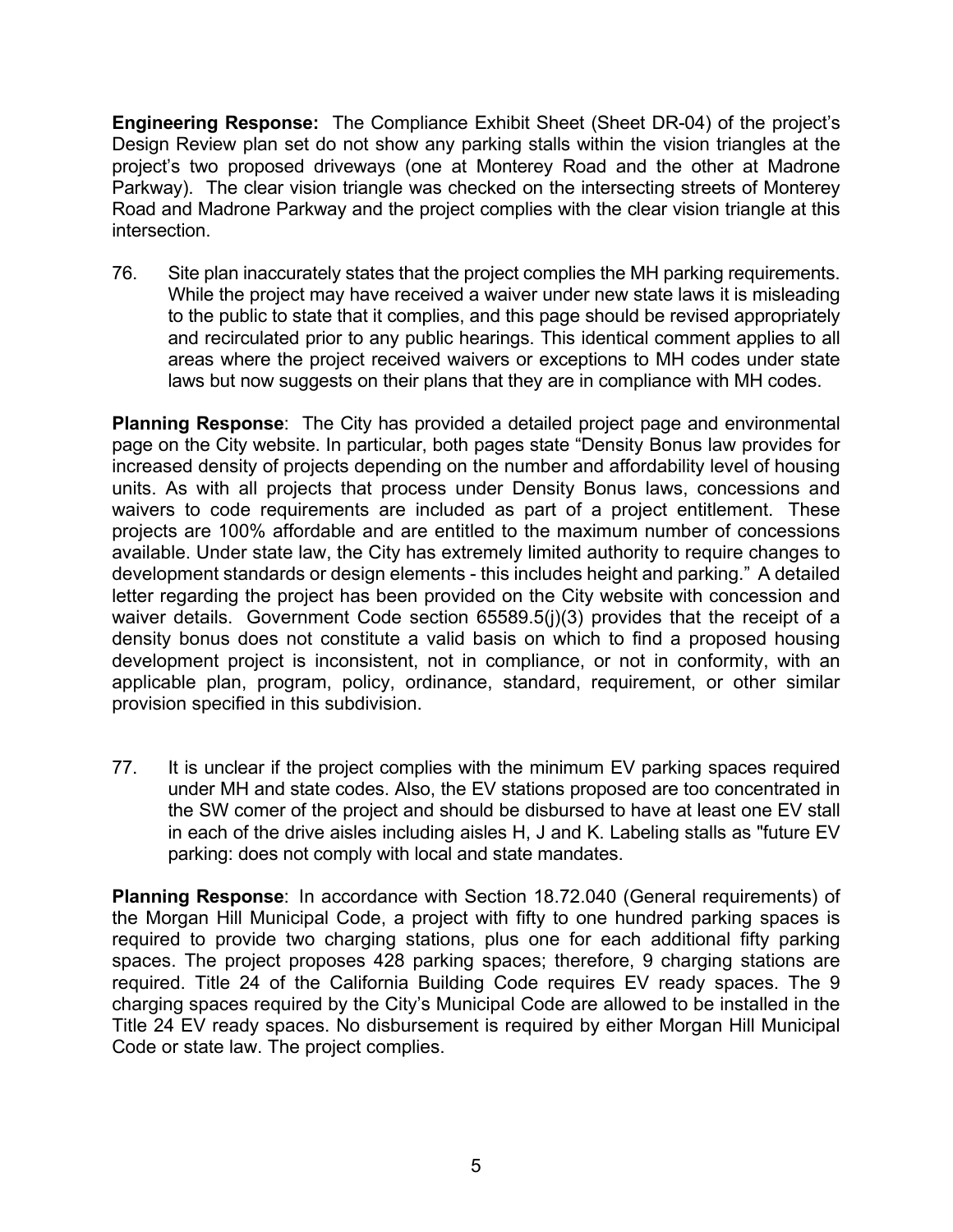78. Note A27 indicates that the project includes two different rooflines, and it is unclear if each and every building conforms with that requirement.

**Planning Response**: The City's Development Design and Development Standards states that roofs have been designed to incorporate a minimum of two varying roof heights or types (hip, gable, shed, flat, etc.). Each and every building of the project complies with the standard.

79. Multiple carport structures violate setback requirements for structures along property lines (along Monterey Road and Madrone Road).

**Planning Response**: The structures along Monterey Road and Madrone Parkway comply with the Mixed Use Flex zone district setback requirements.

80. Project has inappropriately placed sidewalks, with unit accesses within existing landscape easements along Madrone. This is using public landscape easement for private purposes and the private sidewalks should be move to outside of the existing landscape easement. Building frontages should be pushed back to accommodate the new private sidewalks outside of the existing landscape easements.

**Planning Response:** Said easement for landscape purposes is required to be kept free and clear of buildings, except lawful unsupported roof overhangs, and obstructions that impair the use of or are inconsistent with the purposes of the easement. Sidewalks are allowed within the easement.

81. Additionally, there should not be a change of the streetscape along Madrone which has the sidewalk in a consistent pattern for the entirety of the street. Changing the location of the sidewalk for this project is inconsistent with the existing Madrone area master plan which was funded by other property owners.

**Engineering Response:** The project is maintaining the detached public sidewalk along the Madrone Parkway frontage.

82. Please confirm that this project is paying reimbursements to the other property owners who paid for streetscape improvements in place adjacent to the property

**Engineering Response:** The streetscape improvements along the project's Madrone Parkway frontage were constructed by the Madrone Business Park's Assessment District. No reimbursements from the project are due to the Madrone Business Park Assessment District nor to the City.

83. Parking specifications on page 5 - once again this sheet misleads the public by stating that the project is in compliance with MH codes in parking spaces and parking dimensions. While it may have legally been given waivers it is misleading to the public to say it is in compliance and we would argue that some members of the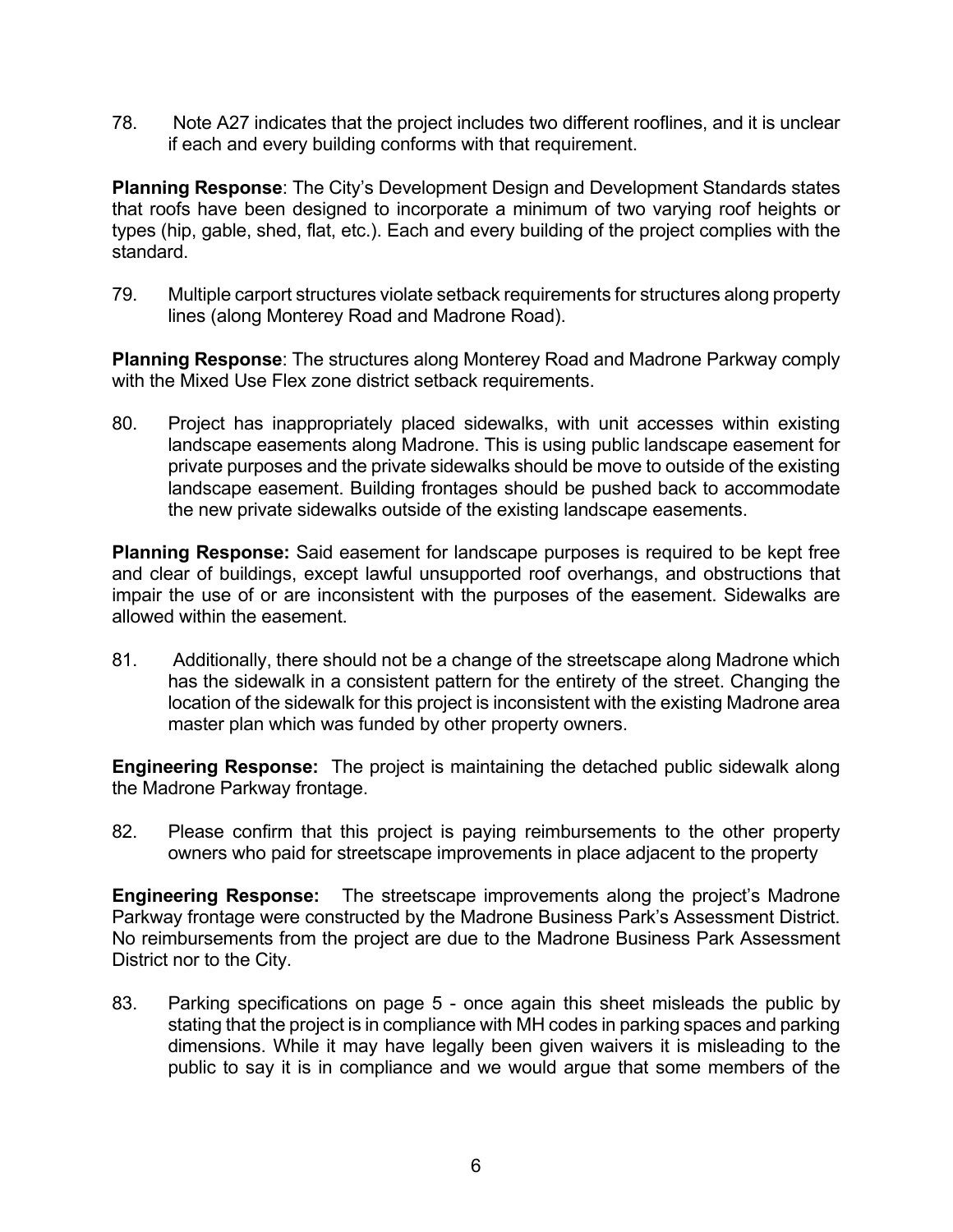public may have chosen to not comment because of these false and misleading comments.

## **Planning Response**: See response to No. 10 and 76.

84. Everywhere in the project the drive aisles do not comply with CALFIRE. requirements of 26' wide curb to curb drive aisles adjacent to buildings whose highest point exceeds 30'. All drive aisles need to be widened to accommodate a 26' drive aisle.

**Fire Response:** CAL FIRE does not write requirements for the City of Morgan Hill. Project is expected to comply with Morgan Hill Fire Prevention Bureau Standard 11-B for fire apparatus access. Project as presented satisfies California Fire Code Section 503.2.1.

85. Buildings 6 and 7 do not provide for fire truck ladder access on two sides of the buildings which exceed 30' at their highest point.

**Fire Response:** Project is expected to comply with Morgan Hill Fire Prevention Bureau Standard 11-B for fire apparatus access. As presented, Buildings 6 and 7 satisfy California Fire Code Section 503.2.1.

86. Page 6 of site plans do not include sections for the property line along Monterey or Taylor. This is a flaw and needs to be corrected so the public fully understands what is being proposed.

**Engineering Response:** The cross-sections along Monterey Road (cross section #1) and Taylor Avenue (cross section #6) are shown on the bottom of the Preliminary Site Plan (Sheet DR-03).

92. DR 07 there does not appear to be any street lighting being placed on Taylor and this project should be required to add street lighting along its frontage.

**Engineering Response:** Although there are no streetlights shown on the plans, the Engineering conditions of approval include a standard condition for the installation of street improvements which includes street lighting. The required street lighting along all project frontages will be determined at improvement plan stage.

93. DR09 Why does the fire truck exhibit not show turning radii on multiple drive aisles - does this mean these drive aisles cannot accommodate appropriate fire apparatus. As mentioned above there are instances where drive aisles do not accommodate CALFIRE's requires 26' aisle width to access two sides of a building whose highest point exceeds 30'.

**Fire Response:** Turning radii exhibits on DR09 indicate the turning radius of Morgan Hill Fire Department's aerial apparatus and indicate aerial apparatus access to at least one side of all buildings. CAL FIRE does not write requirements for the City of Morgan Hill.